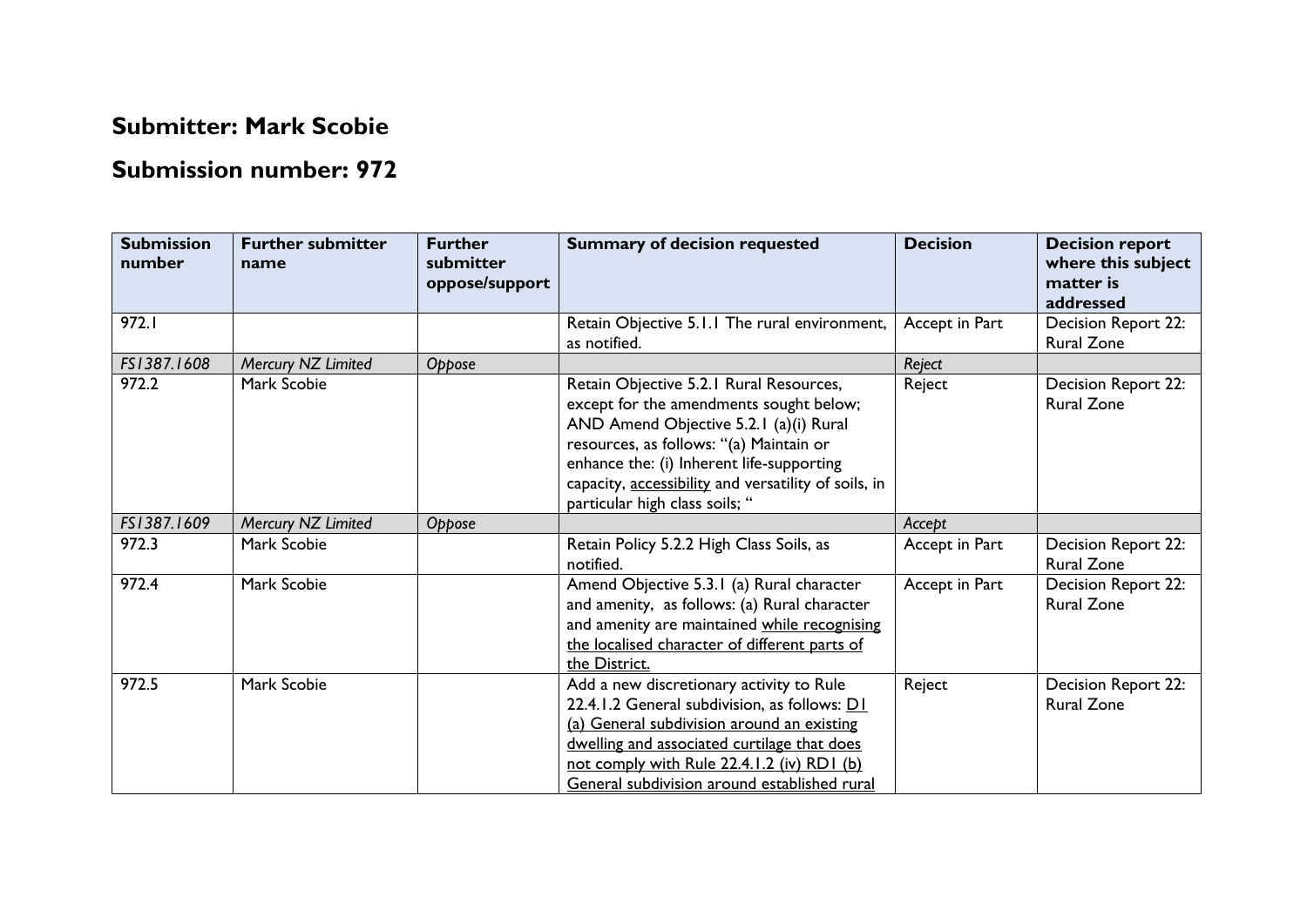| <b>Submission</b><br>number | <b>Further submitter</b><br>name | <b>Further</b><br>submitter<br>oppose/support | <b>Summary of decision requested</b>                                                                                                                                                                                                                                                                                                                                                                                                                                                                                                                                                      | <b>Decision</b> | <b>Decision report</b><br>where this subject<br>matter is<br>addressed |
|-----------------------------|----------------------------------|-----------------------------------------------|-------------------------------------------------------------------------------------------------------------------------------------------------------------------------------------------------------------------------------------------------------------------------------------------------------------------------------------------------------------------------------------------------------------------------------------------------------------------------------------------------------------------------------------------------------------------------------------------|-----------------|------------------------------------------------------------------------|
|                             |                                  |                                               | activities that does not comply with Rule<br>22.4.1.2 (iv) RD1                                                                                                                                                                                                                                                                                                                                                                                                                                                                                                                            |                 |                                                                        |
| FS1387.1610                 | Mercury NZ Limited               | Oppose                                        |                                                                                                                                                                                                                                                                                                                                                                                                                                                                                                                                                                                           | Accept          |                                                                        |
| 972.6                       | Mark Scobie                      |                                               | Delete Rule 22.4.1.2 RD1 (a)(v) General<br>Subdivision; AND Add a matter of discretion<br>to Rule 22.4.1.2 RD1 (b) General Subdivision,<br>another clause as below: (b)(vi) Effects on<br>rural productivity and fragmentation of high<br>class soils                                                                                                                                                                                                                                                                                                                                     | Accept in Part  | Decision Report 22:<br><b>Rural Zone</b>                               |
| FS1387.1611                 | Mercury NZ Limited               | Oppose                                        |                                                                                                                                                                                                                                                                                                                                                                                                                                                                                                                                                                                           | Reject          |                                                                        |
| 972.7                       | Mark Scobie                      |                                               | Amend Rule 22.4.1.1 Prohibited subdivision,<br>to change all of the references from "lot" to<br>"Record of Title".                                                                                                                                                                                                                                                                                                                                                                                                                                                                        | Accept in Part  | <b>Decision Report 22:</b><br><b>Rural Zone</b>                        |
| FS1387.1612                 | Mercury NZ Limited               | Oppose                                        |                                                                                                                                                                                                                                                                                                                                                                                                                                                                                                                                                                                           | Reject          |                                                                        |
| 972.8                       | Mark Scobie                      |                                               | Retain Rule 22.4.1.2(a)(iv) General<br>Subdivision, as notified.                                                                                                                                                                                                                                                                                                                                                                                                                                                                                                                          | Accept in Part  | Decision Report 22:<br>Rural Zone                                      |
| FS1387.1613                 | Mercury NZ Limited               | Oppose                                        |                                                                                                                                                                                                                                                                                                                                                                                                                                                                                                                                                                                           | Reject          |                                                                        |
| 972.9                       | Mark Scobie                      |                                               | Retain Policy 5.3.8 Effects on rural character<br>and amenity from rural subdivision,<br>except for the amendments sought below;<br>AND Amend Policy 5.3.8 Effects on rural<br>character and amenity from rural subdivision,<br>as follows: (b) Ensure development does not<br>compromise the predominant open space,<br>character and amenity of rural areas.  (d)<br>Rural hamlet subdivision and boundary<br>relocations ensure the following:  (ii)<br>Maintenance of the localised rural character<br>and amenity of the surrounding rural<br>environment;  (e) Subdivision, use and | Accept in Part  | Decision Report 22:<br><b>Rural Zone</b>                               |